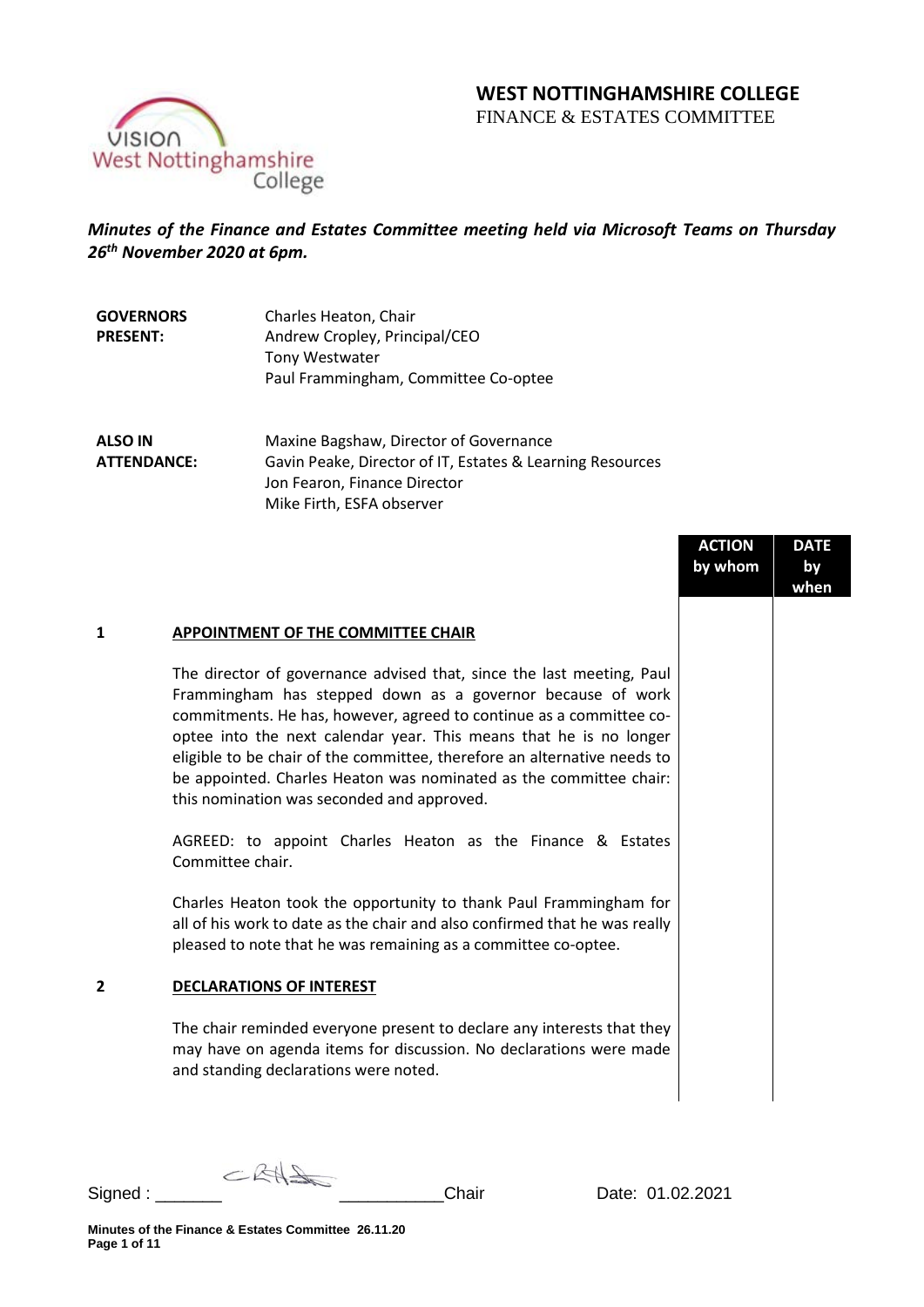#### **3 WELCOME, INTRODUCTIONS & APOLOGIES FOR ABSENCE**

Apologies for absence were received from David Gillies.

#### **4 MINUTES OF THE MEETING HELD ON 29TH SEPTEMBER 2020**

The minutes were reviewed and it was agreed that they were an accurate record of discussions.

AGREED: to approve the minutes of the meeting held on  $29<sup>th</sup>$ September 2020.

#### **5 ACTION PROGRESS REPORT**

The committee were happy to note the content of the update provided.

#### **6 HEALTH AND SAFETY ANNUAL REPORT FOR 2019/20**

The director of IT, estates and learning resources introduced this item. Key matters noted were:

- The Health and Safety Committee meets on a termly basis and a link governor is present at all of these meetings (currently Rebecca Joyce). He confirmed that all areas of the college are represented.
- The full Health and Safety Committee report was circulated in advance of the meeting; this forms the basis of the feedback to governors.
- This term, the report is dominated by COVID-19 work that has been carried out.
- New COVID information arrives every week and the college risk assessments have been updated frequently over the period of this crisis. Early changes were scrutinised very closely by unions and the team worked extremely well with them, incorporating feedback and making positive changes to make people safer and to make people feel safer. The college received a Health and Safety Executive visit, which triangulated the risk assessments with what is actually happening in practice, with no issues identified.
- The occurrence of students attending site with symptoms has decreased significantly and it appears that the message is getting through to them. There is still work to do with staff who attend feeling that they are 'soldiering on'.
- The college reports to Public Health England, the ESFA and DFE where required. There have been four 'outbreak cases' reported; however, they related to only two individuals in each instance.
- There have been circa 100 positive COVID-19 cases.

 $CBA$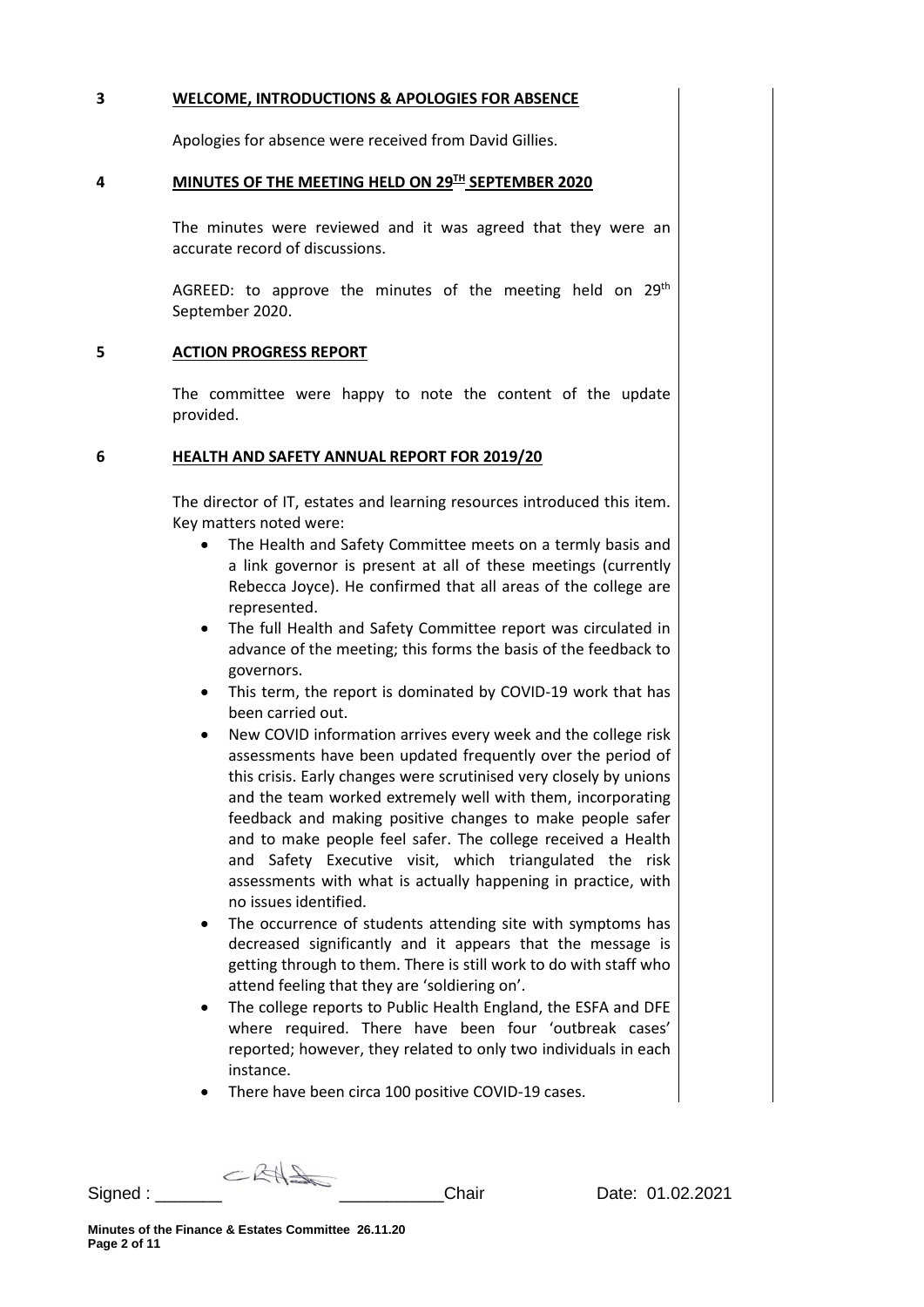- The college does phone PHE and the Health and Safety Executive as required and has received helpful advice.
- The 50/50 attendance model is working well and has significantly reduced the number of people who have had to self-isolate. There have been between 110 and 120 cases of self-isolation as at this afternoon. There has been a steep climb in the numbers over the last three weeks, which mirrors the trend in Mansfield and Ashfield; however, given the size of the college population, the numbers are relatively small.
- The NHS app has caused some issues as it appears that it works through walls. Advice to staff is to suspend the app when at work, a similar approach to a number of public bodies such as the NHS and it has been acknowledged that the college's own track and trace safety systems in place are more thorough than the NHS app, in any event.
- In terms of standard health and safety activities, the college has been doing less than in other years; however, there have been very few accidents and incidents. The college does acknowledge that there needs to be a focus on the more standard activity and, therefore, a temporary member of staff has been added to the team to give capacity. There is also the intention, going forward, to strengthen the team as this is needed.
- Fire evacuation took place in COVID circumstances and there were lessons learned, particularly in terms of social distancing when returning to the building.
- There are now significant numbers of staff who are working from home and there is a need to ensure assurance regarding health and safety arrangements. Home-working is considered to be a positive step forward; however, the college will need to ensure that health and safety aspects are fully considered.

One member of the committee indicated that, in a recent discussion session with staff, staff movement around the building was commented on and he asked if there were any concerns. The director of IT, estates and learning resources expressed the view that there were no concerns regarding this, and it is believed that the college has been very thorough in terms of capturing data and minimising the numbers of staff/students who have had to self-isolate through triangulation.

In terms of workstations at home, one member of the committee asked what the position was in relation to assessments completed. The committee were advised that the Health and Safety Executive has given advice for COVID situations and that this has been rolled out. All members of staff working from home on a permanent basis have been provided with the necessary equipment, and he indicated that more of a worry now is the mental health aspect and feelings of isolation. The principal confirmed that the college is looking to appoint someone to

 $CRH\rightarrow$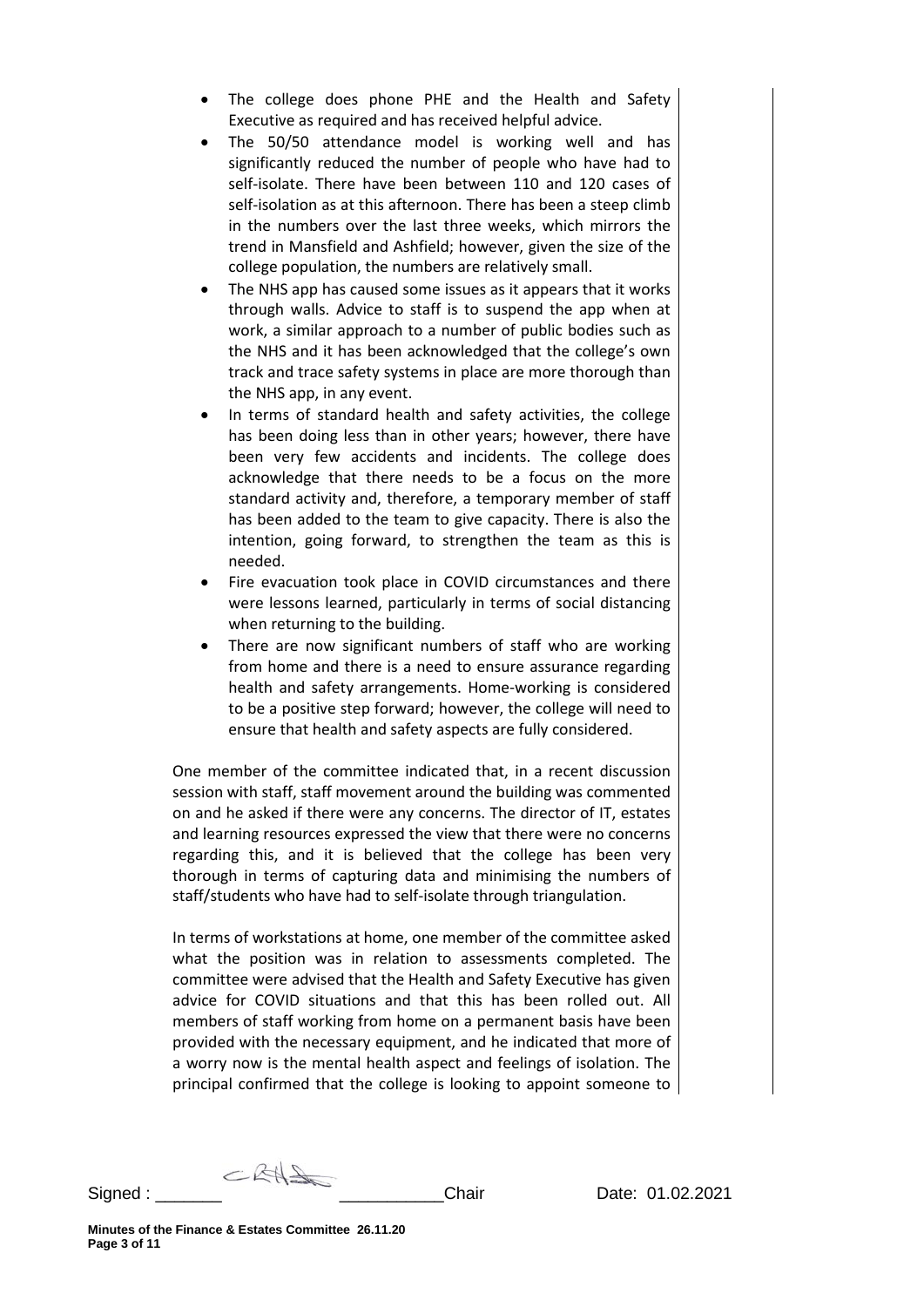support with staff resilience and that this will be on the basis of three days per week. It was confirmed that, to date, the college's response to COVID has received positive feedback from staff, including trade union representatives.

A challenge from the committee was for senior staff to make sure that all are reminded to take regular breaks and effectively manage their working day. The principal provided assurance that this message has been shared and, in fact, staff are encouraged to meet online and have a non-work chat to reduce feelings of isolation. All agreed that there needed to be careful thought to some innovative ways to focus on wellbeing.

A question and challenge from one member of the committee was that, pre-COVID, there had been some issues regarding the more challenging areas for health and safety, e.g. construction and risk assessments in relation to this. The director of IT, estates and learning resources confirmed that the college was now more comfortable with the position and that staff have been able to make significant inroads in terms of processes and procedures during lockdown.

The committee took the opportunity to commend staff, particularly the estates team, for all of the hard work during the COVID crisis.

AGREED: to note the content of the update provided.

## **7 BALANCE SCORECARD REPORTING – PROGRESS WITH ESTATES WORK**

The director of IT, estates and learning resources introduced this item and described the ever-changing situation as 'working to complete a jigsaw with pieces added unexpectedly'. He confirmed that this has been the busiest summer ever in that staff have had to respond to COVID, and the growth in student numbers has also been a real challenge. The committee were advised that estates works have been, and will continue to be, added throughout the year rather than just taking place predominantly over the summer months as is the norm.

The committee were advised that there have been a number of positive changes made, including animal care provision and the NTU HE facilities. Aspects were updated in a number of areas, including:

- Chesterfield Road there was an incident at the beginning of the year which meant that the middle section of the building had to be brought back online quickly. Staff have since then indicated that they are very happy to remain in the middle section and there are no plans to return them.
- Thoresby Street the college has now signed the sale contract and asbestos work has been completed. Construction students are completing practical jobs under supervision.
- Condition survey items  $-$  the college has employed a project

 $CBA$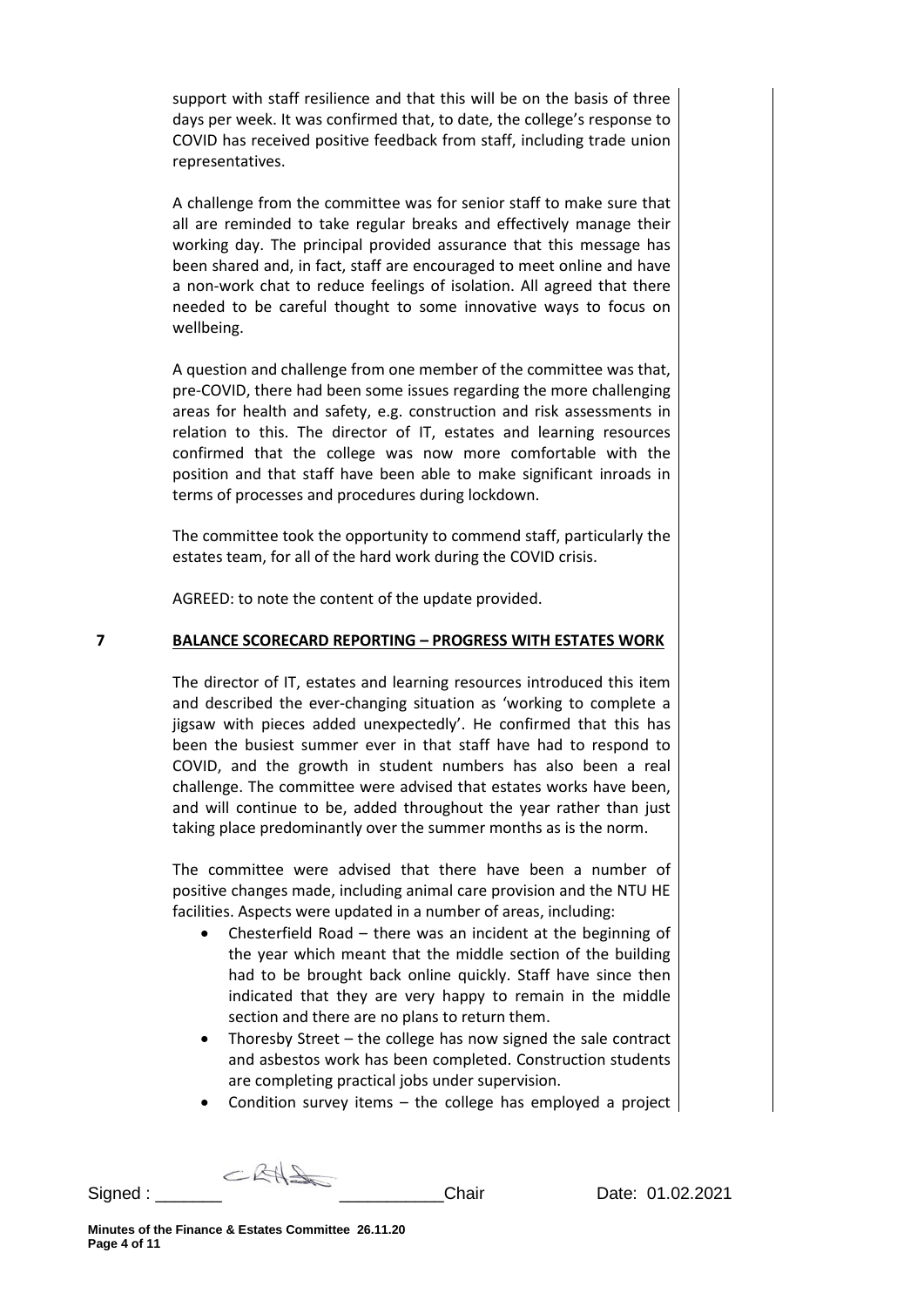manager on a fixed-term contract to make progress, as there are very tight timescales associated with the spend.

AGREED: to note the content of the update provided.

#### **8 EMERGENCY MANAGEMENT PLAN**

The director of IT, estates and learning resources drew the document to governors' attention and confirmed that it is reviewed on an annual basis. He confirmed that the communication plan is implemented during every incident and the same for estates response. He advised that the plan, in relation to IT, is practiced far more often than other areas. It was confirmed that, after any incident, a review is undertaken to assess what may have gone wrong and/or lessons learned. The committee asked whether it was actively used during the COVID crisis, and it was confirmed that it was.

A question from one member of the committee was whether or not the lessons learned can be recycled into a document. It was confirmed that they can be, and the committee were given assurance that the plan is constantly unpicked and updated. Procedures are changed so that knowledge isn't lost and lessons learned are recorded somewhere.

AGREED: to note the content of the update provided.

(Gavin Peake left the meeting at 6.35pm)

## **9 RECONCILIATION OF FINANCIAL STATEMENTS AND JULY 2020 FINANCE REPORT**

The finance director introduced this item and confirmed that this has been provided in a revised format to more closely align with the statutory accounts. Key matters noted were:

- Revenue is slightly lower than the July position, and he explained that this is because a prudent approach has been taken.
- There were some built-in assumptions regarding agency and sessional claims that have not been as high as expected; again, this is because of prudent provision.
- In terms of capital works, the college has done as much as possible in the summer, which has pushed up the non-pay figure.
- No significant difference overall, with the college being £158k less than the reported EBITDA position in July management accounts.
- No errors and no adjustments from auditors.

 $CRH\rightarrow$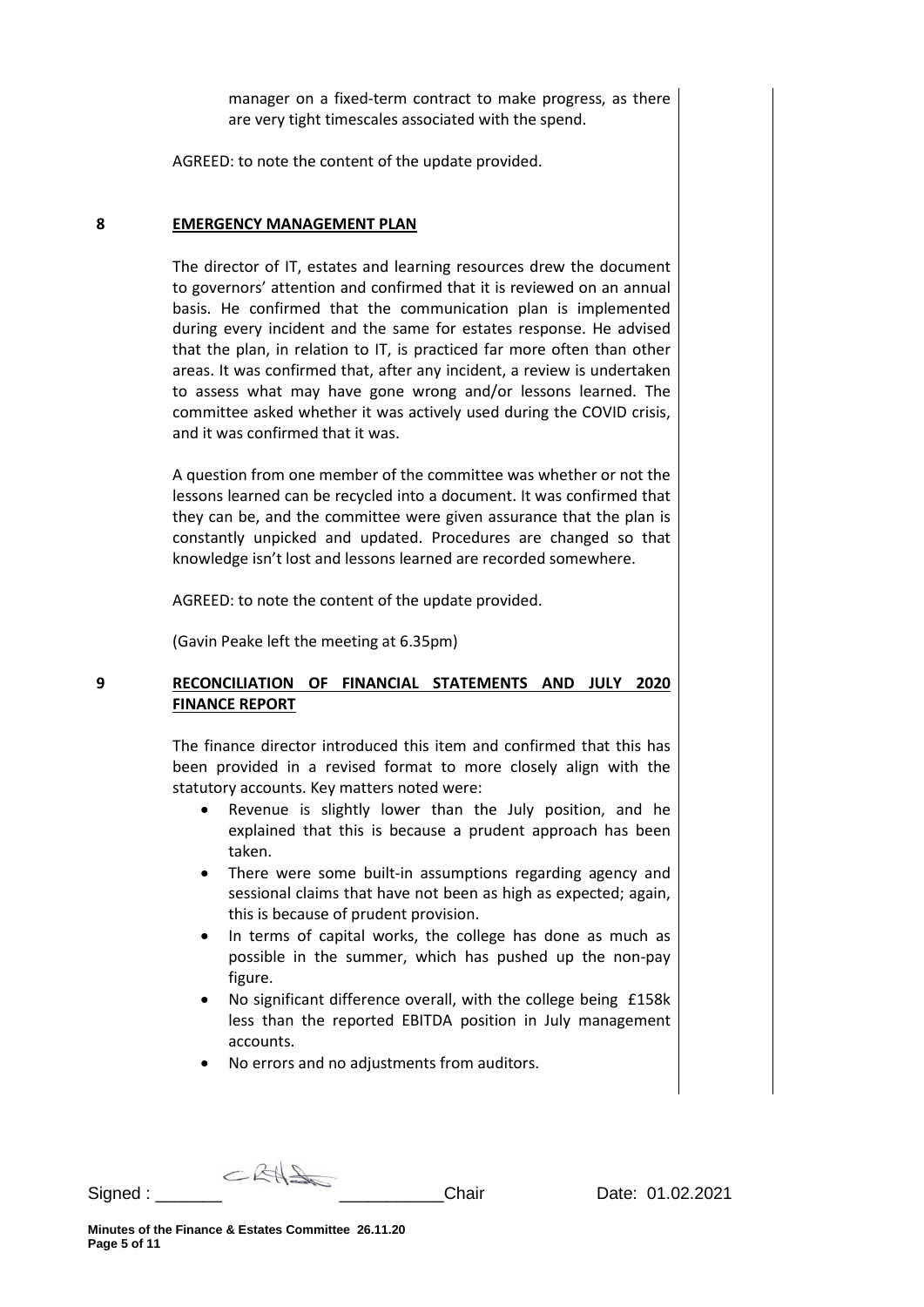In considering the update, the committee all agreed that it was very useful to have it in this format so that the position in the statutory accounts can be compared easily. The finance director confirmed that the most significant variance and change relates to pension liability which is now £18 million. This is felt to be a prudent number but highlights the risk in this area. He confirmed that there is a pressure in the sector to look at this, as FE does have more control regarding pay than other public sectors. He expressed the view that there needed to be a balance struck between the cost of analysis versus benefit, which is why a sector rather than an individual approach may be costeffective. He advised it is likely to be several years before this figure starts to reduce.

AGREED: to note the content of the update provided.

#### **10 MONTHLY MANAGEMENT ACCOUNTS – OCTOBER 2020**

The finance director introduced this item and explained that he and the team have attempted to take a very prudent view, which is why there are movements compared to the prior year. He drew the committee's attention to a number of areas of concern, including:

- $AEB he$  explained that there is some underperformance in terms of direct delivery and also a reduction in subcontracted activity. In relation to the latter, this will lead to a loss of income on the 20% margin. It was acknowledged that the college needs to look to replace this with its own delivery.
- Apprenticeship provision there have been delays in actual starts and also processing paperwork. Whilst there is a good pipeline in place, there have been some delays when compared to forecast.
- The committee were advised that the college had been selected for an ESF audit on MIS and that this has been a distraction in terms of internal processing. It was confirmed that the outcome of the audit will be reported to the Audit Committee at its next meeting in February 2021.

The finance director advised that, because of these known areas of underperformance, there is a need to be cautious regarding spend as there is not yet confidence regarding income in a number of areas. He confirmed that a very cautious view has been taken this month, given that the college is slightly behind in terms of the current paperwork processes; however, he provided assurance that the cash position is strong.

A question from one member of the committee was how the college is now so cash generative, particularly given that it is going to be paying down £4 million in debt. The committee asked why, if the college is so cash generative, there is a need to sell the subsidiary company. The FD Feb.

2021

 $CRH\rightarrow$ Signed : <u>Date: 01.02.2021</u> Chair **Date: 01.02.2021**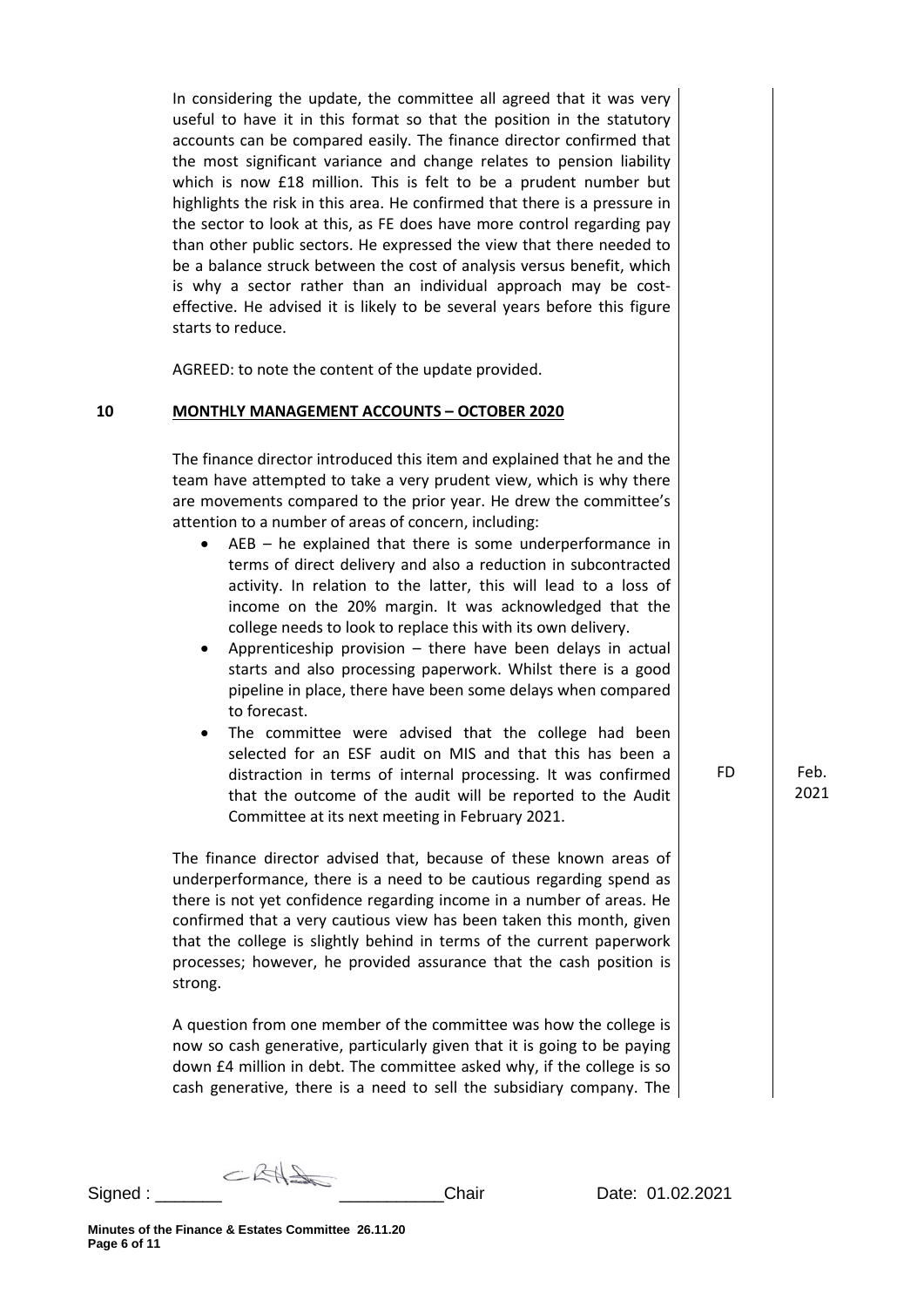finance director indicated that the forecast still includes the RCF facility, which will be removed in the next set of accounts. This facility (£1 million) has not been used and is not needed, and agreement has been reached to end it in November 2020. The committee discussed the potential bksb sale price versus the operating contribution provided and felt that there needed to be careful consideration. The finance director confirmed that the college is obligated to sell for a specific price and is working hard with Deloitte to achieve this; however, there is in the intention to review if the actual price offered is different to expectations. It was described as being part of a journey. A challenge from one member of the committee was to remember that the college is fundamentally an education provider and not an ed tech company, therefore continuing with the subsidiary company could be a distraction and a drain on resources. The finance director confirmed that BDO have been doing some really helpful work and that the Information Memorandum now drafted is positive and focuses the right direction. Lloyds appear more receptive to alternative options now, if needed. It was confirmed that bksb cash will be used to pay down college debt now that the treatment of pension has been agreed. All acknowledged that the business could be run in a different way if it were fully commercial.

A challenge from one member of the committee was in terms of the bad debt provision: they felt that the way to disclose needs to be amended as it distorts the position.

AGREED: to note the content of the October monthly management accounts presented.

## **11 NOVEMBER 2020 PAY REPORT**

The finance director indicated that it had not been possible to finalise this for the meeting. It was agreed that this would be circulated next week and would be reported to the Corporation Board if any issues arise.

## **12 FINANCIAL RETURN TO THE ESFA – CONFIRMATION OF SUBMISSION**

The finance director advised that the sector has been asked to submit revised cash flow data, with actuals included rather than estimates. The main variation for WNC is the repayment of debt to the ESFA and Lloyds. It was acknowledged that the ESFA is monitoring the sector very closely as it is known that some colleges are facing cash flow difficulties.

AGREED: to note the content of the update provided.

## **13 COLLEGE POSITION AGAINST 3-YEAR AND RECOVERY PLAN**

 $CBA$ 

Finance Director

Dec. 2020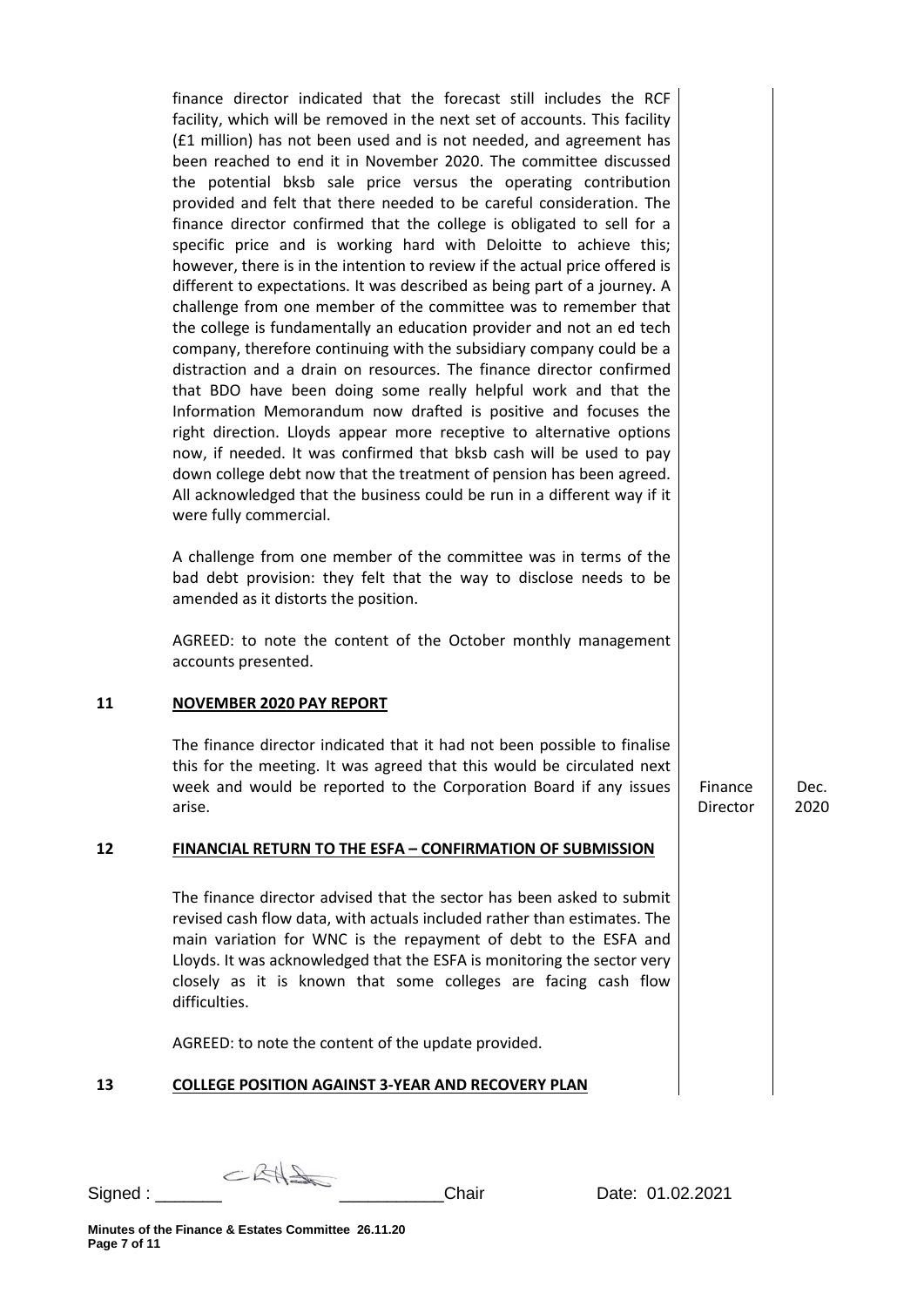The finance director introduced this update and confirmed that the college's recovery is very much based around the sale of its subsidiary. Vendor due diligence is now substantially complete and supports information within the Information Memorandum. BDO are working closely with Deloitte, and this is leading to increased confidence.

Key challenges for the college are:

- Covenant position, which needs to be closely monitored given that the sale has been delayed to ensure maximum value is obtained. Negotiations with Lloyds and ESFA have led to the agreement to repay £4 million, which then gives Lloyds confidence. In turn, they have agreed to an extension to the covenant position until November 2021.
- In terms of the sale of bksb, some potential buyers have prolonged governance processes; therefore, this extension has bought time to be able to properly engage with them and ensures that the company is not perceived as a distressed seller.

The position builds confidence with two key creditors, which is an important part of the college's journey.

AGREED: to note the content of the update provided.

## **14 SUBCONTRACTING UPDATE**

The finance director introduced this item and confirmed that there are some issues associated with subcontractor performance and, therefore, it is highly likely that some of the contract values will be reduced. Key matters brought to the committee's attention were:

- One to One are struggling to get DWP/Jobcentre Plus referrals, therefore their contract for the year will reduce.
- White Rose have rolled forward their learning period, which has a negative impact on 19/20. It means that the college will have to increase its allocation for 20/21. £200k will be required to cover this.
- There is £407k unallocated AEB and the college is looking at direct delivery rather than subcontracting. He explained that there was a significant review planned for January 2021.
- Some change in the rules are expected and it is hoped that this would be helpful.

As an overview, the current proposal is to reduce the contract allocation with One to One and increase with White Rose. The committee were happy to support the proposal and agreed the revised allocations as presented.

 $CKH2$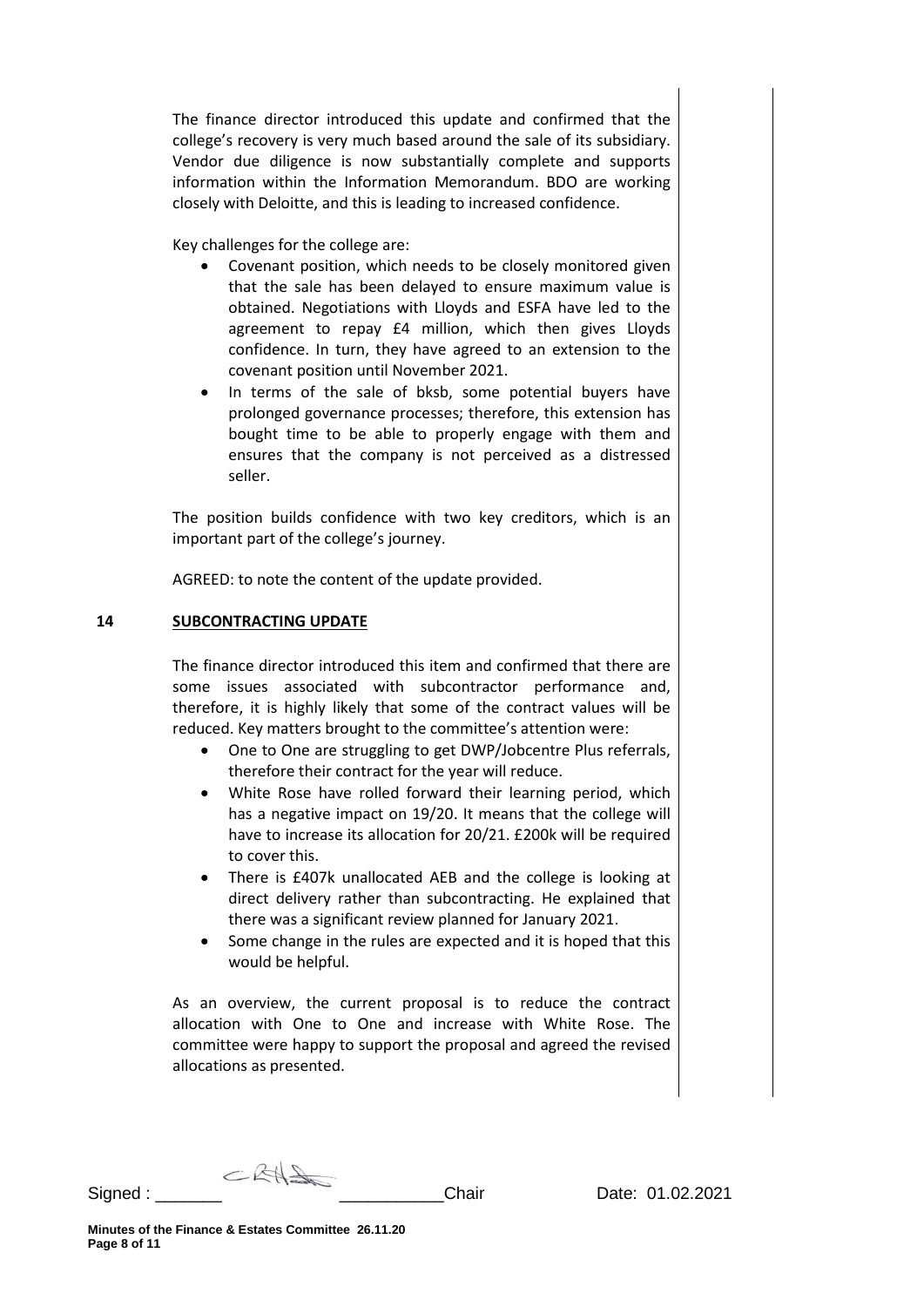AGREED to approve subcontractor variations as presented.

#### **15 GOVERNOR AND EXECUTIVE EXPENSES FOR 2019/20**

The director of governance introduced this report and the appendix generated by the finance department. In terms of the information provided, she confirmed that there was nothing irregular or excessive that she would wish to bring to the committee's attention. The finance director indicated that he had received a query regarding accuracy, as the amount claimed for Charles Heaton is less than actual. He confirmed that this has been reviewed and relates to a retrospective claim which was not included at the point of issuing this summary. He confirmed that processes have been double-checked and he has confidence that this is a one-off processing issue.

AGREED: to note the content of the update provided.

## **16 GIFTS AND HOSPITALITY – GOVERNOR DECLARATIONS FOR 2019/20**

The director of governance advised that, as part of the yearend processes, an email had been sent to all governors asking whether any gifts or hospitality had been received during the year. She confirmed that no declarations were made. The committee felt that there was merit, in the next annual cycle, to use DocuSign so that governors have to complete and self-declare rather than not report. The director of governance confirmed that the processes in relation to this would be implemented.

AGREED: to note the content of the update provided.

## **17 RISK REPORT**

The finance director introduced this item and confirmed that this report picks out the finance and estates aspect from the corporate risk register. He particularly drew governors' attention to the fact that parts of the public sector have come under attack from Russian and Chinese IPs. The college has worked with JISC to block and control these. Whilst the level of attacks has now reduced, it is still a concern given that it is so prevalent. All agreed that it was helpful to have the combined support of JISC.

The committee were advised that the COVID risk has been raised as the college is seeing the level of new learner engagement running lower than planned; therefore, the college is looking to address this in a number of ways. An example given was promotional videos for each curriculum area, as potential students can no longer visit site.

The committee were all pleased to see some green arrows where it is

 $CKH\rightarrow$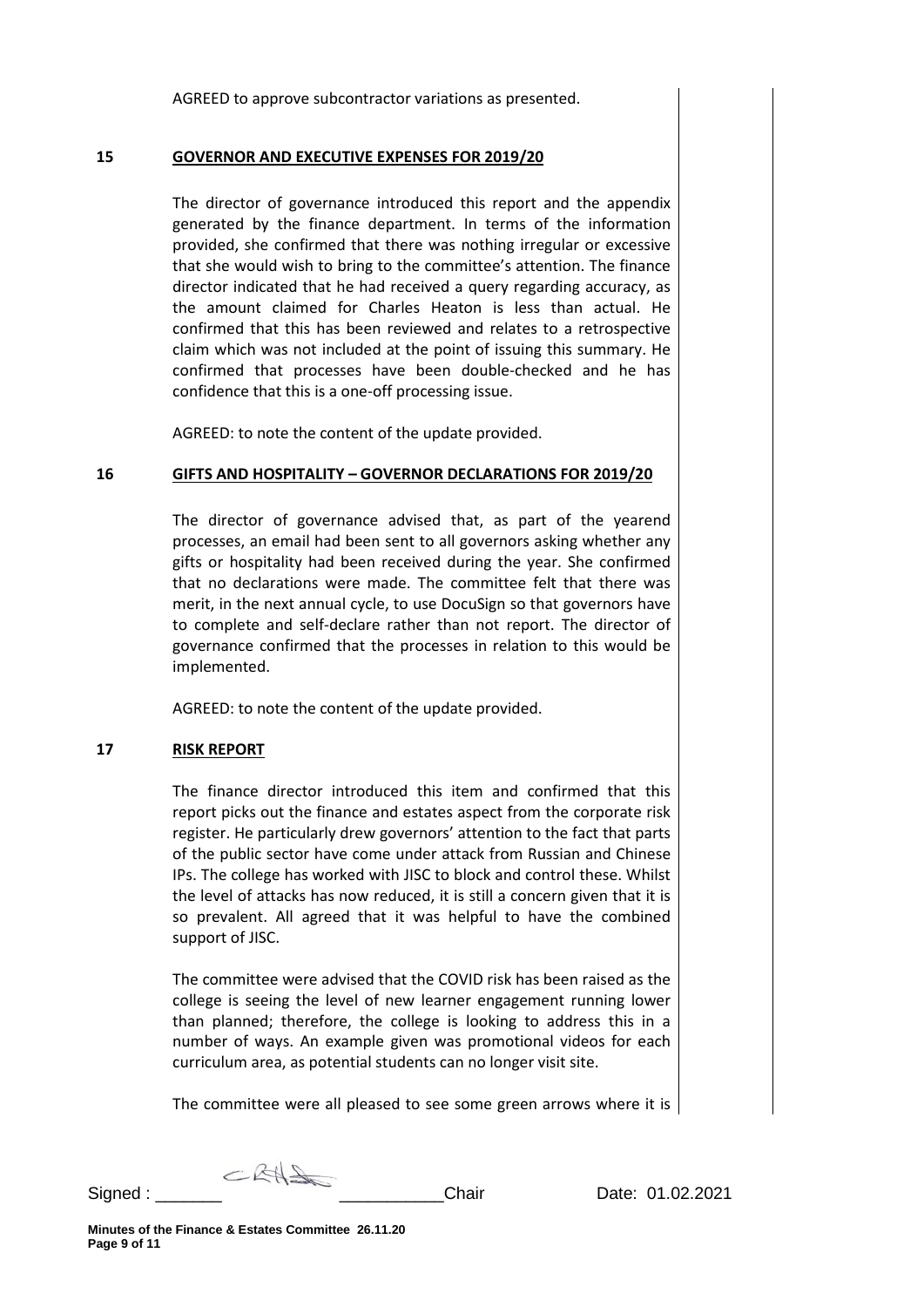|    | clear the risk is being managed and mitigated.                                                                                                                                                                                                                                                                                                                                                                                                                                                                            |                     |                 |
|----|---------------------------------------------------------------------------------------------------------------------------------------------------------------------------------------------------------------------------------------------------------------------------------------------------------------------------------------------------------------------------------------------------------------------------------------------------------------------------------------------------------------------------|---------------------|-----------------|
|    | The principal expressed a level of frustration that the sector does not<br>appear to be being supported in the challenging circumstances. An<br>example given was the current ILR audit and the possibility of an Ofsted<br>visit. He felt that it was important that government and funders hear<br>and listen to the concerns in the sector.                                                                                                                                                                            |                     |                 |
|    | AGREED: to note the content of the update provided.                                                                                                                                                                                                                                                                                                                                                                                                                                                                       |                     |                 |
| 18 | <b>EFFICIENCY REPORT</b>                                                                                                                                                                                                                                                                                                                                                                                                                                                                                                  |                     |                 |
|    | The finance director introduced this item. He explained that the focus<br>of this report was on contribution analysis and that this was part of<br>management reporting. The challenge is the fact that this is based upon<br>management information and, therefore, whilst only indicative, it does<br>allow attention to be focused to 'get things fixed'. He confirmed that<br>teams are being encouraged to work together to ensure that data is<br>accurate and up to date. He described this as a work in progress. |                     |                 |
|    | In considering the report provided, one member of the committee<br>asked whether the target for English and maths is correct. The finance<br>director explained that this is predominantly a service area, the college<br>does seek for it to be profitable, and that it is a charge to other<br>curriculum areas.                                                                                                                                                                                                        |                     |                 |
|    | The finance director acknowledged that there was a more sophisticated<br>way to record and report on this aspect and that, to support this, it is<br>critically important to ensure that data areas are correct.                                                                                                                                                                                                                                                                                                          |                     |                 |
|    | One member of the committee asked how often this information will<br>be reviewed. The finance director confirmed that the peak in terms of<br>accuracy is in January; therefore, it was agreed that there would be a<br>review of this at the next meeting.                                                                                                                                                                                                                                                               | Finance<br>Director | Januarv<br>2021 |
|    | AGREED: to note the content of the update provided.                                                                                                                                                                                                                                                                                                                                                                                                                                                                       |                     |                 |
| 19 | REVIEW OF FINANCIAL REGULATIONS AND ANTI-FRAUD, BRIBERY<br><b>AND CORRUPTION POLICY</b>                                                                                                                                                                                                                                                                                                                                                                                                                                   |                     |                 |
|    | The finance director explained that the college has taken the<br>opportunity to update but that no significant changes have been made.<br>Key aspects brought to the committee's attention were:<br>2-year plan instead of 3-year<br>Defined responsibilities<br>٠<br>Refinement to the anti-fraud policy in terms of clarity in the<br>$\bullet$<br>financial regulations and where to report fraud, rather than<br>simply cross-referencing with the whistleblowing policy.<br>IR35 in procurement                      |                     |                 |

Signed : \_\_\_\_\_\_\_ \_\_\_\_\_\_\_\_\_\_\_Chair Date: 01.02.2021